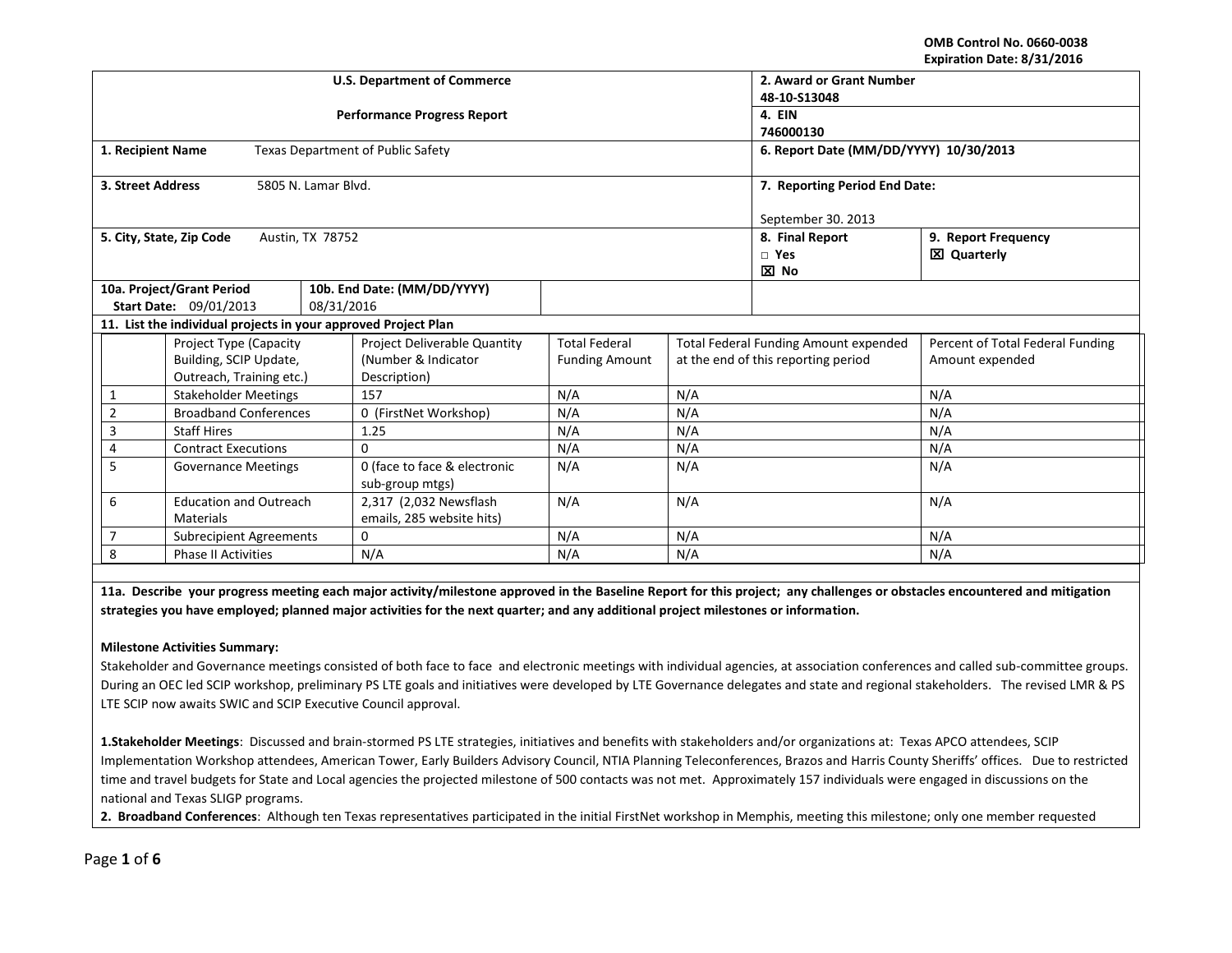travel funding. Next quarter, two Texas representatives will be attending the FirstNet Preparation Workshop in Georgia, and the North American LTE Conference in Dallas. **3. Staff Hire**: This milestone was attained with existing state employees. The team includes administrative and financial support personnel (M&A) and the SWIC SLIGP operations team (match.)

**4. Contract Executions:** Statement of Work agreements listing SLIGP task requirements with associated purchase orders are on file for all executed contracts. This milestone is up by three individual contracts, yet within the approved budget and position categories. The purpose of this increase is to ensure trained and experienced people are in place to meet the grant timeline.

**5. Governance Meetings**: These two meetings were both administrative sub-committee face to face and electronic, meeting the projected milestone. The SWIC and SCIP Executive Council is currently defining tasks for the Governance sub-committees and meeting schedules. The administrative Governance sub-committee met to develop the program plan. **6. Education and Outreach:** Due to early activation of outreach efforts, this milestone was significantly exceeded. The Constant Contact database is being utilized to distribute PS

LTE information to stakeholders statewide. The "TxPSBP - Newsflash" (Texas Public Safety Broadband Program news-letter) is being distributed with updates on SLIGP national and Texas efforts. During this quarter four (4) newsletters were produced and sent to 508 stakeholders. Pre SLIGP grant award, DPS created an initial PS LTE website off their Home Page. This site provides an overview and status of PS LTE and received 285 hits this quarter. Two planning sessions on developing a more robust website have taken place; the target launch date is May 2014.

Education and outreach efforts: Presentation materials and talking points are built or updated for all events. The Texas SWIC team will deliver presentations and/or participate in SLIGP discussions at these Texas meetings during the next quarter: SouthEast Texas Regional Advisory Council-- Regional Hospital Preparedness Coalition Conference, Galveston; TX APCO Training Conference, Waco; Texas Association of Telecom Officers & Administration, Seabrook; EMS Conference, Fort Worth; and hosting a Norwegian Delegation at the Harris County PS LTE site.

# **Other Activities:**

SLIGP administration staff held bi- weekly operations and budget meetings to: stand-up the organization, develop a detailed work- break-down structure (WBS) with staff assignments, budget/time allotments, milestone expectations, organization charts, initialize rural and Tribal efforts and review Education and Outreach activities; as well as developing the Baseline Expenditure Plan. Six members of the combined administrative team participated in the "SLIGP New Recipient On-Boarding Conference Call".

**11b. If the project team anticipates requesting any changes to the approved Baseline Report in the next quarter, describe those below. Note that any substantive changes to the Baseline Report must be approved by the Department of Commerce before implementation.** 

Texas plans to revise the approved SLIGP budget and Baseline Expenditure Plan during the next quarter to more accurately reflect newly identified requirements of State and Local agencies, and update milestone objectives. The proposed Budget Narrative, Detailed Budget Plan, 424A and Baseline Expenditure Plan will be submitted to NTIA for approval. Until approval of the new Budget and Baseline Plan, all SLIGP activities will be in accordance with the existing approved Budget.

## **11c. Provide any other information that would be useful to NTIA as it assesses this project's progress.**

Before the release of the FFO, Texas started planning and preparing for SLIGP. Internal staff and contractor SMEs were identified and participated in education and outreach efforts at both State and Local meetings and conferences. At this time the Texas Department of Public Safety (TXDPS) has not drawn any federal funds because of the Special Hold barring us from drawing on the grant. As a result, there are no values shown in the expenditure columns of this report with the exception of non-federal (match) dollars. Although we have been tracking all costs, since we could not draw down the funds, TXDPs did not illustrate them on the report as directed by NTIA. We have started our efforts and will reconcile the grant and draw down as soon as we can.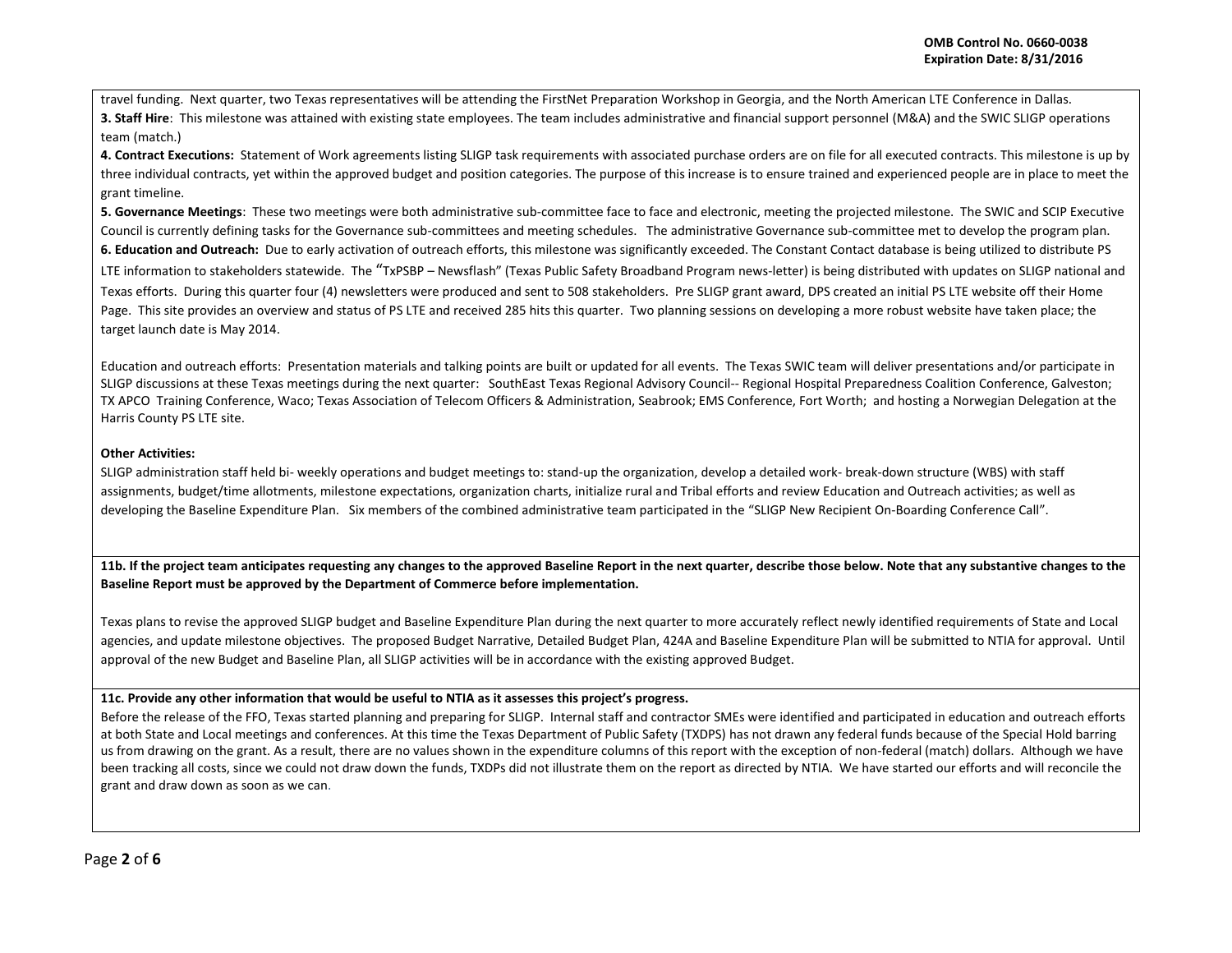#### **11d. Describe any success stories or best practices you have identified. Please be as specific as possible.**

Pre-award, at the 2013 Texas Emergency Management Conference, several training sessions (20-30 participants each) included public safety broadband concepts and discussions leading to a PS LTE Panel Discussion session. This session was attended by an estimated 100+ stakeholders, including elected officials, agency executives and operators, SCIP Governance delegates, and representatives from each Tribal Nation. All attendees were provided cards with a PS LTE site for stakeholders to "Go to" and sign-up for additional information. Currently more than 500 stakeholders have responded to the survey. Now the cards are being distributed at most meetings and conferences. The database is used to collect the POC information, distribute newsletters and materials, track items, set up events and manage our contact lists by areas of interest. This information will greatly enhance our efforts in achieving the SLIGP priority to "identify potential public safety users of the public safety broadband network".

# **12. Personnel**

## **12a. If the project is not fully staffed, describe how any lack of staffing may impact the project's time line and when the project will be fully staffed.**

To ensure project timeline requirements are met and milestones are achieved, Texas has distributed the workload between multiple FTEs. Additional staffing may be included in the proposed budget revision. At this time the project timeline is accurate.

# **12b. Staffing Table**

| <b>Job Title</b>                                | FTE %    | <b>Project(s) Assigned</b>                                                                           | Change            |  |  |  |
|-------------------------------------------------|----------|------------------------------------------------------------------------------------------------------|-------------------|--|--|--|
| <b>SWIC</b>                                     | 25       | Provide oversight of all SLIGP activities.                                                           | Award start-up of |  |  |  |
|                                                 |          |                                                                                                      | SLIGP work        |  |  |  |
| Program Manager(s) 1                            |          | Provide strategy, scope and timeline; in-side legal counsel oversight.                               | Award start-up of |  |  |  |
|                                                 |          |                                                                                                      | SLIGP work        |  |  |  |
| Program Manager 2                               | 90       | Directs the purpose and status of all program projects; manages time and budget<br>Award start-up of |                   |  |  |  |
|                                                 |          | allocations; supports project-level activity to ensure goals are met.                                | SLIGP work        |  |  |  |
| Project Manager(s)                              | $\Omega$ | Coordination of: State and regional governance meetings; education/outreach and                      | Award start-up of |  |  |  |
|                                                 |          | rural development programs; and production of materials.                                             | SLIGP work        |  |  |  |
| IT Program Specialist                           |          | Development and production of audio-visual products conference needs, webinars,                      | Award start-up of |  |  |  |
|                                                 |          | and training materials.                                                                              | SLIGP work        |  |  |  |
| <b>SAA Director</b>                             |          | M&A                                                                                                  | Award start-up of |  |  |  |
|                                                 |          |                                                                                                      | SLIGP work        |  |  |  |
| <b>SAA Manager</b>                              | $\Omega$ | M&A                                                                                                  | Award start-up of |  |  |  |
|                                                 |          |                                                                                                      | SLIGP work        |  |  |  |
| <b>SAA Coordinator</b>                          | 0        | M&A                                                                                                  | Award start-up of |  |  |  |
|                                                 |          |                                                                                                      | SLIGP work        |  |  |  |
|                                                 |          |                                                                                                      |                   |  |  |  |
|                                                 |          |                                                                                                      |                   |  |  |  |
|                                                 |          |                                                                                                      |                   |  |  |  |
| Add Row<br>Remove Row                           |          |                                                                                                      |                   |  |  |  |
|                                                 |          |                                                                                                      |                   |  |  |  |
| 13. Subcontracts (Vendors and/or Subrecipients) |          |                                                                                                      |                   |  |  |  |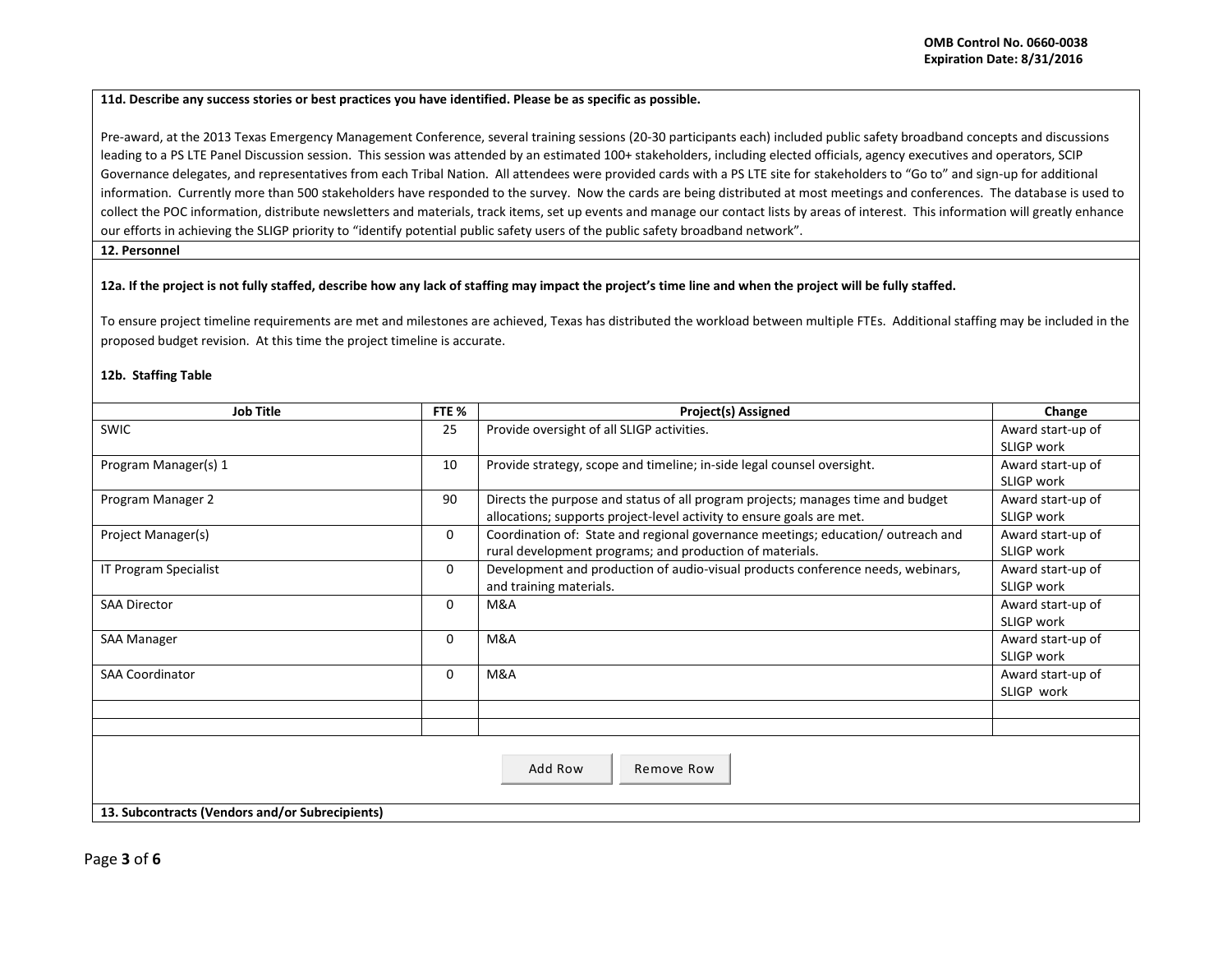# **OMB Control No. 0660-0038 Expiration Date: 8/31/2016**

| 13a. Subcontracts Table - Include all subcontractors. The totals from this table must equal the "Subcontracts Total" in Question 14f. |                                                                                                                                                                                                                                                                                                                               |                      |                 |                   |               |      |                        |                        |                        |
|---------------------------------------------------------------------------------------------------------------------------------------|-------------------------------------------------------------------------------------------------------------------------------------------------------------------------------------------------------------------------------------------------------------------------------------------------------------------------------|----------------------|-----------------|-------------------|---------------|------|------------------------|------------------------|------------------------|
| Name                                                                                                                                  | Subcontract Purpose                                                                                                                                                                                                                                                                                                           | Type                 | RFP/RFQ         | Contract          | Start         | End  | <b>Total Federal</b>   | <b>Total Matching</b>  | Project and % Assigned |
|                                                                                                                                       |                                                                                                                                                                                                                                                                                                                               | (Vendor/<br>Subrec.) | Issued<br>(Y/N) | Executed<br>(Y/N) | Date          | Date | <b>Funds Allocated</b> | <b>Funds Allocated</b> |                        |
| Communicatio<br>ns Planner<br>(1 contractor)                                                                                          | Preliminary draft of reports,<br>milestones,<br>accomplishments, Best<br>Practices                                                                                                                                                                                                                                            | Vendor               | Y               | Y                 | Sept.<br>2013 | 2015 | \$67,320               | $\mathbf 0$            | N/A                    |
| Outside<br>Counsel,<br>Catalano &<br>Plache, PLLC<br>(1 contract)                                                                     | Development of State and<br>Local MOU/ Inter-local<br>Agreements. MOUs are for<br>development of an MOU<br>template that FirstNet can<br>use in Texas and not, as<br>previously discussed on the<br>telephone, for development<br>of other MOUs.                                                                              | Vendor               | Y               | Y                 | Sept.<br>2013 | 2015 | \$175,000              | $\mathbf 0$            | N/A                    |
| Technologist<br>SME<br>(1 contractor)                                                                                                 | This person is a broad<br>spectrum industry veteran<br>who writes papers, provides<br>analysis and support in<br>answering (mostly<br>technology related) SLIGP<br>questions common in the<br>development of our<br>Outreach and Education<br>materials and events; assists<br>in framing the Rural and<br>Tribal challenges. | Vendor               | Y               | Y                 | Sept.<br>2013 | 2015 | \$675,000              | $\mathbf 0$            | N/A                    |
| Project<br>Manager<br>SME(s)<br>(3 contractors)                                                                                       | Project Management Plan,<br>schedules, action items;<br>Education/Outreach<br>implementation efforts;<br>administrative tracking                                                                                                                                                                                              | Vendor               | Υ               | Υ                 | Sept.<br>2013 | 2015 | \$377,200              | $\pmb{0}$              | N/A                    |
| Education /<br>Outreach<br>Coordinator(s),<br>(2 contractors)                                                                         | Preliminary development of<br>products; development of<br>E/O and Rural Coverage<br>Plans; leads E/O efforts                                                                                                                                                                                                                  | Vendor               | Y               | Y                 | Sept<br>2013  | 2015 | \$630,000              | $\mathbf 0$            | N/A                    |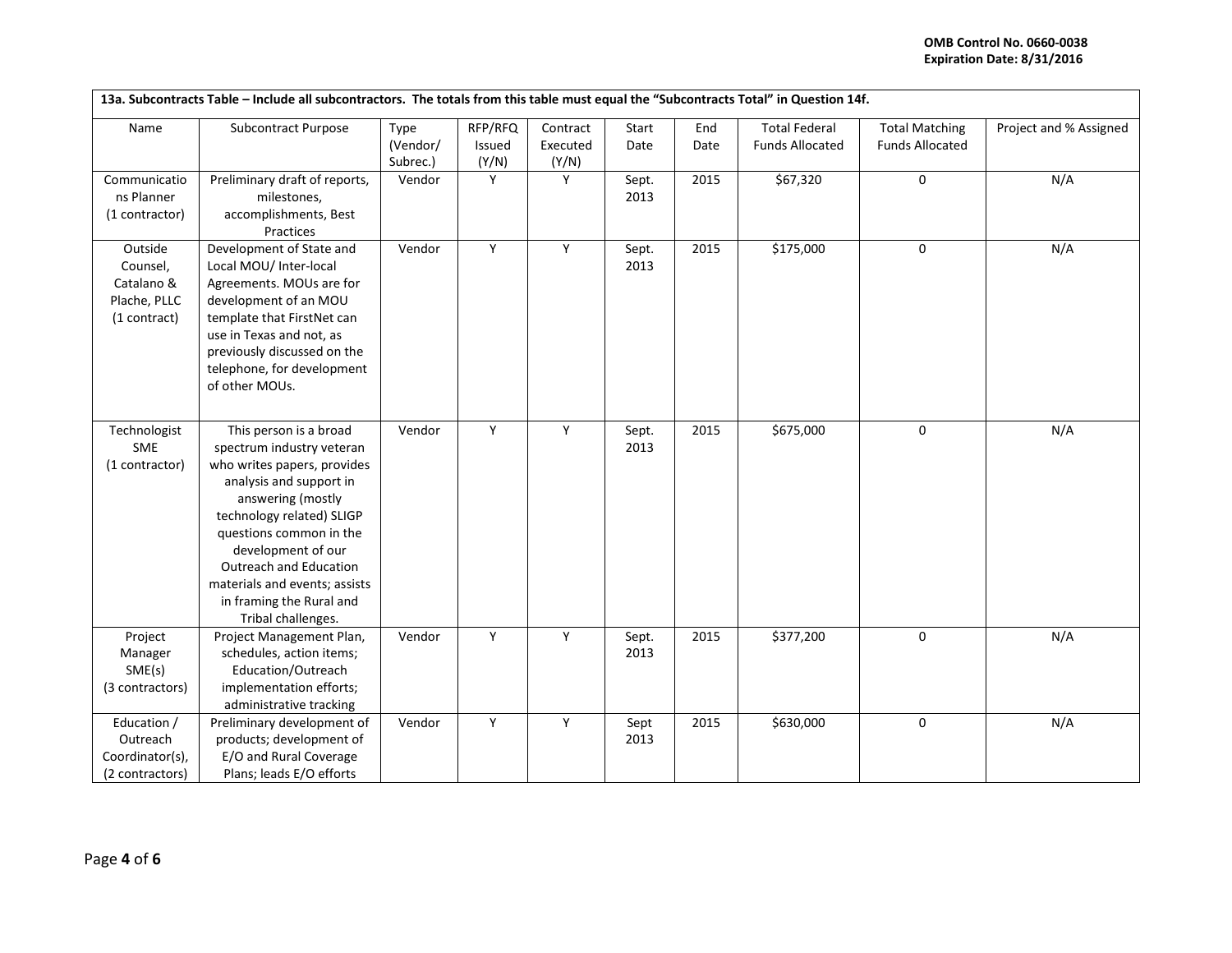|                                                                                                                                                                                                 |                      |                          | Add Row             | Remove Row                   |                                                                                                                                                                                   |                          |  |
|-------------------------------------------------------------------------------------------------------------------------------------------------------------------------------------------------|----------------------|--------------------------|---------------------|------------------------------|-----------------------------------------------------------------------------------------------------------------------------------------------------------------------------------|--------------------------|--|
|                                                                                                                                                                                                 |                      |                          |                     |                              |                                                                                                                                                                                   |                          |  |
| 13b. Describe any challenges encountered with vendors and/or subrecipients.                                                                                                                     |                      |                          |                     |                              |                                                                                                                                                                                   |                          |  |
|                                                                                                                                                                                                 |                      |                          |                     |                              | No challenges at this time. All contract services are with Consolidated Telecom Services (CTS) and procured through the State of Texas, Department of Information Resources (DIR) |                          |  |
|                                                                                                                                                                                                 |                      |                          |                     |                              | Cooperative Contracts Program, except for the Outside Counsel contract with Catalano & Plache, PLLC which was procured via RFQ #405-13-30855. All contractors have proven         |                          |  |
| quality service to Texas State Agencies, and hands-on communication systems experience with State and Local public safety agencies.                                                             |                      |                          |                     |                              |                                                                                                                                                                                   |                          |  |
|                                                                                                                                                                                                 |                      |                          |                     |                              |                                                                                                                                                                                   |                          |  |
| 14. Budget Worksheet                                                                                                                                                                            |                      |                          |                     |                              |                                                                                                                                                                                   |                          |  |
| Columns 2, 3 and 4 must match your current project budget for the entire award, which is the SF-424A on file.<br>Only list matching funds that the Department of Commerce has already approved. |                      |                          |                     |                              |                                                                                                                                                                                   |                          |  |
|                                                                                                                                                                                                 |                      |                          |                     |                              |                                                                                                                                                                                   |                          |  |
| Project Budget Element (1)                                                                                                                                                                      | <b>Federal Funds</b> | <b>Approved Matching</b> | <b>Total Budget</b> | <b>Federal Funds</b>         | <b>Approved Matching Funds</b>                                                                                                                                                    | Total Funds Expended (7) |  |
|                                                                                                                                                                                                 | Awarded (2)          | Funds (3)                | (4)                 | Expended (5)                 | Expended (6)                                                                                                                                                                      |                          |  |
| a. Personnel Salaries                                                                                                                                                                           | 183,236              | 1,070,700                | 1,253,936           |                              | 8,967                                                                                                                                                                             | 8,967                    |  |
| b. Personnel Fringe Benefits                                                                                                                                                                    | 49.473               | 126,476                  | 175.949             |                              | 2.577                                                                                                                                                                             | 2.577                    |  |
| c. Travel                                                                                                                                                                                       | 313,500              |                          | 313,500             |                              |                                                                                                                                                                                   |                          |  |
| d. Equipment                                                                                                                                                                                    | 0                    |                          | $\Omega$            |                              |                                                                                                                                                                                   |                          |  |
| e. Materials/Supplies                                                                                                                                                                           | 22,457               |                          | 22,457              |                              |                                                                                                                                                                                   |                          |  |
| f. Subcontracts Total                                                                                                                                                                           | 1,924,520            |                          | 1,924,520           |                              |                                                                                                                                                                                   |                          |  |
| g. Other                                                                                                                                                                                        | 57,200               |                          | 57,200              |                              |                                                                                                                                                                                   |                          |  |
| h. Total Costs                                                                                                                                                                                  | 2,550,386            | 1,197,176                | 3,747,562           |                              |                                                                                                                                                                                   |                          |  |
| i. Indirect Costs                                                                                                                                                                               | $\Omega$             | 267,675                  | 267,675             |                              |                                                                                                                                                                                   |                          |  |
| j. Totals Phase 1                                                                                                                                                                               | 2,550,386            | 1,464,851                | 4,015,237           |                              |                                                                                                                                                                                   |                          |  |
| k. Phase 2 Activities                                                                                                                                                                           | 3,309,018            | $\mathbf 0$              | 3,309,018           |                              |                                                                                                                                                                                   |                          |  |
| I. Totals Phase 1 and 2                                                                                                                                                                         | 5,859,404            | 1,464,851                | 7,324,255           |                              |                                                                                                                                                                                   |                          |  |
| m. % of Total                                                                                                                                                                                   | 80%                  | 20%                      | 100%                |                              | 100.00%                                                                                                                                                                           | 100%                     |  |
| 15. Certification: I certify to the best of my knowledge and belief that this report is correct and complete for performance of activities for the purpose(s) set forth in the award            |                      |                          |                     |                              |                                                                                                                                                                                   |                          |  |
| documents.                                                                                                                                                                                      |                      |                          |                     |                              |                                                                                                                                                                                   |                          |  |
| 16a. Typed or printed name and title of Authorized Certifying Official                                                                                                                          |                      |                          |                     |                              | 16c. Telephone (area code, number, and extension)                                                                                                                                 |                          |  |
|                                                                                                                                                                                                 |                      |                          |                     |                              |                                                                                                                                                                                   |                          |  |
| Machelle Pharr                                                                                                                                                                                  |                      |                          |                     | 512-377-0029                 |                                                                                                                                                                                   |                          |  |
| Deputy Assistant Director                                                                                                                                                                       |                      |                          |                     |                              |                                                                                                                                                                                   |                          |  |
| Texas Homeland Security State Administrative Agency                                                                                                                                             |                      |                          |                     | <b>16d. Email Address</b>    |                                                                                                                                                                                   |                          |  |
| Texas Department of Public Safety                                                                                                                                                               |                      |                          |                     | Machelle.Pharr@dps.texas.gov |                                                                                                                                                                                   |                          |  |